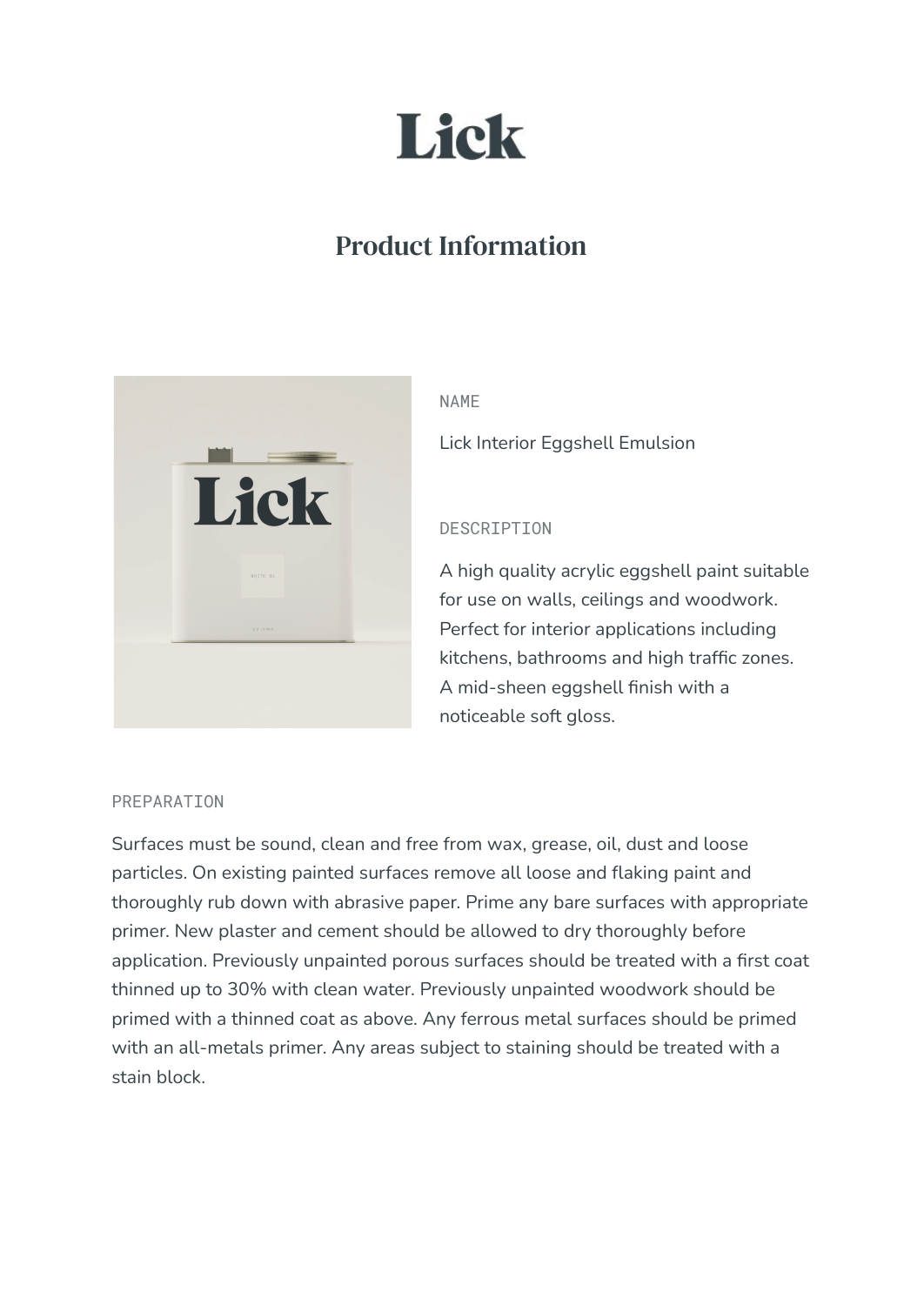### APPLICATION

- Stir thoroughly and check colour before use.
- Apply by brush, roller or spray, applying after priming coat (if necessary) with two coats.
- $\bullet$  If using multiple batches ensure they are intermixed before use.
- Ensure air and surface temperatures are above 8 degrees centigrade.

# SPRAY APPLICATION

- Airless: Tip Size 15 17thou 50-degree angle with a pressure of around 2500psi
- HVLP (High Volume Low Pressure) or conventional spray 1.8mm needle nozzle set up

#### PROPERTIES

| <b>GLOSS</b>    | 20%                                                                                                                                                                      |
|-----------------|--------------------------------------------------------------------------------------------------------------------------------------------------------------------------|
| <b>TOOLS</b>    | Brush, roller, spray                                                                                                                                                     |
| <b>CLEAN</b>    | Warm soapy water                                                                                                                                                         |
| DRY TIME        | At 18-degrees centigrade and 65% humidity:<br>Touch dry in 1 hour<br>Recoatable after 4 hours                                                                            |
| COVERAGE        | 11-13sq. metre per litre depending on porosity of substrate<br>surface texture and application method.                                                                   |
| <b>SURFACES</b> | Indoor use across:<br>• Wood – doors, furniture, trim/skirting and cornicing<br>• Previously painted walls<br>Wallpapered walls<br>Ceilings<br>Metal<br>Brick and mortar |